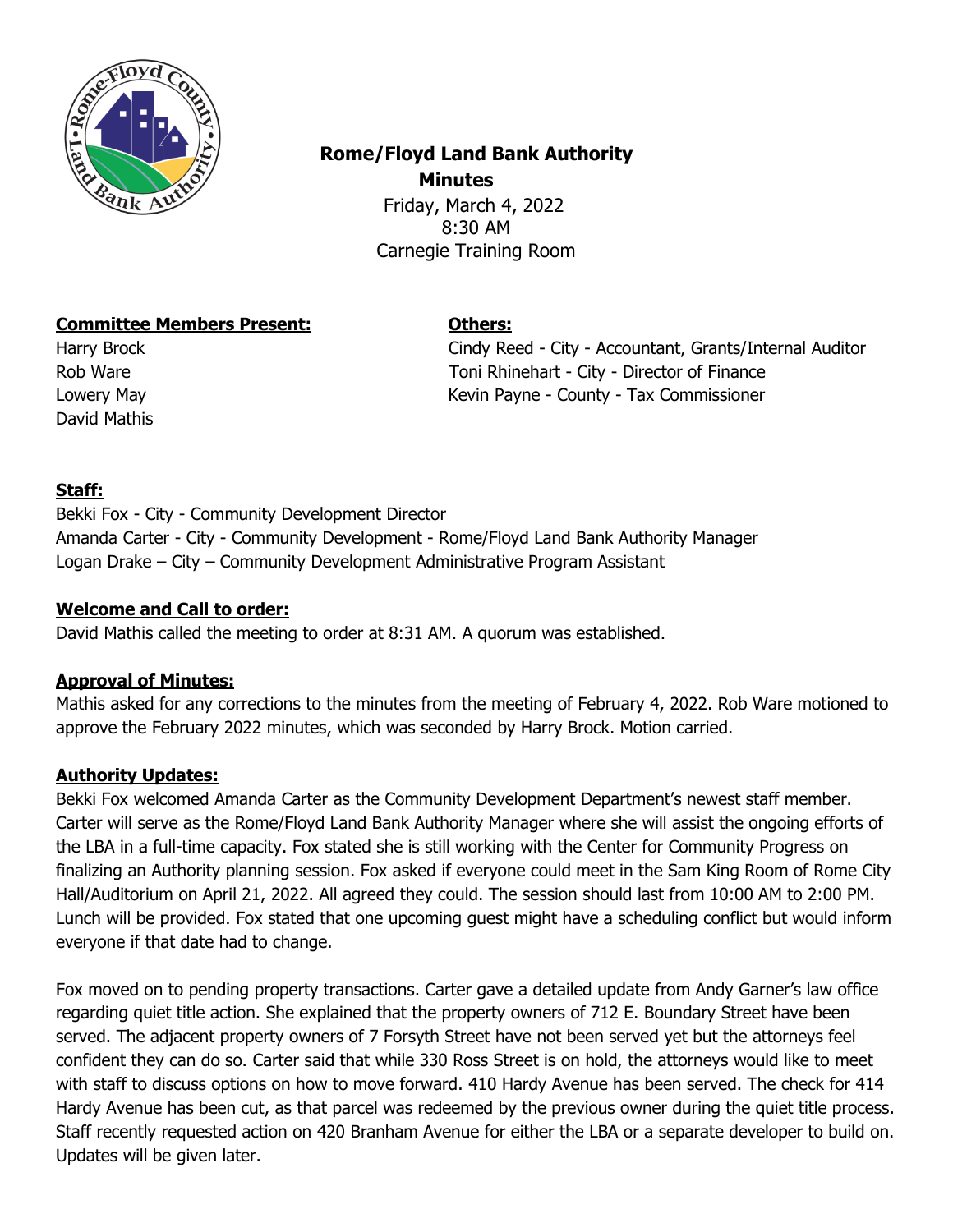Carter also provided updates on closings regarding recent property transactions. The contract for 0 King Bee Circle will expire soon. Staff has repeatedly asked Sherrell Smith, the would-be purchaser, to come in and sign her contract. She has said she would more than once but never has. If Smith does not come in to sign her contract before it expires on April 1<sup>st</sup>, the property will be reposted and marketed again. All agreed. 303 Ross Street will close once James Mitchell, one of two individuals comprising Middleman Management, LLC., comes back from his overseas trip in mid-March. 0 Nixon Avenue will close once the Mayor has signed off on the City transferring this land over to the LBA. 106 Brookwood Avenue will close soon. Teresa Tizol, originally the only applicant on the application, will now sign with her daughter, Jenifer Sajche. Updates will be given later.

# **Financial Report:**

The financial report was distributed for review. Report attached. Toni Rhinehart stated that the 2022 property tax numbers will be updated later.

## **Discussion Items:**

Mathis brought up the need to fill Roger Smith's seat on the LBA Board. Smith's term expired in December 2021. Smith agreed to stay active until June 2022, but will leave sooner if a replacement can be found. Mathis reasoned that filling Smith's seat and amending the previously discussed Intergovernmental Agreement by adding two board members, needs to be done at the same time. He claimed it would be beneficial to already have recommendations to fill the new seats before making the ask. Fox agreed, also adding that the two additional seats should have minority representation for a well-rounded approach to future LBA activities. Fox stated that David Clonts is staff's recommendation to fill Smith's vacancy (City of Rome appointed member). Clonts has gained relevant knowledge due to his experience in developing, historic preservation and building. All agreed he is an exceptional, qualified candidate and acted as follows:

• Brock made a motion to go before the City Commission to recommend appointing David Clonts so that he may start now and thus replace Roger Smith, which was seconded by Lowery May. Motion carried.

Discussion was had on who should potentially fill the two new seats if approved by the Rome City and Floyd County Commissions. Several different candidates were discussed, as were their individual knowledge and strengths that could be a complement and help to the Land Bank's mission. After discussion, the Board acted as follows:

• Ware made a motion to recommend appointing J.R. Davis and LaDonna Collins for the two additional seats, with staggered terms for not only them but David Clonts as well, so that they may drop off at different times, while acknowledging that these two issues would take an amendment by the City/County Intergovernmental Agreement, which was seconded by May. Motion carried.

While Board members have the choice to roll off if they so desire, the LBA should ask the City's General Administration Committee for term limits to be removed. It takes a considerable amount of time to learn how the LBA operates due to the unique nature of the work. Finding the right candidate who wishes to help is a challenge. All agreed that the respective City and County Commissions should strongly consider staggering the appointees to avoid too many Board members leaving at once. Options for term limits, such as two-to-fouryear time increments, were brought up.

There was discussion and support for a push towards more extensive and consistent training for Board members. This would not only help the new members but existing ones as well. Options can be discussed on a later date.